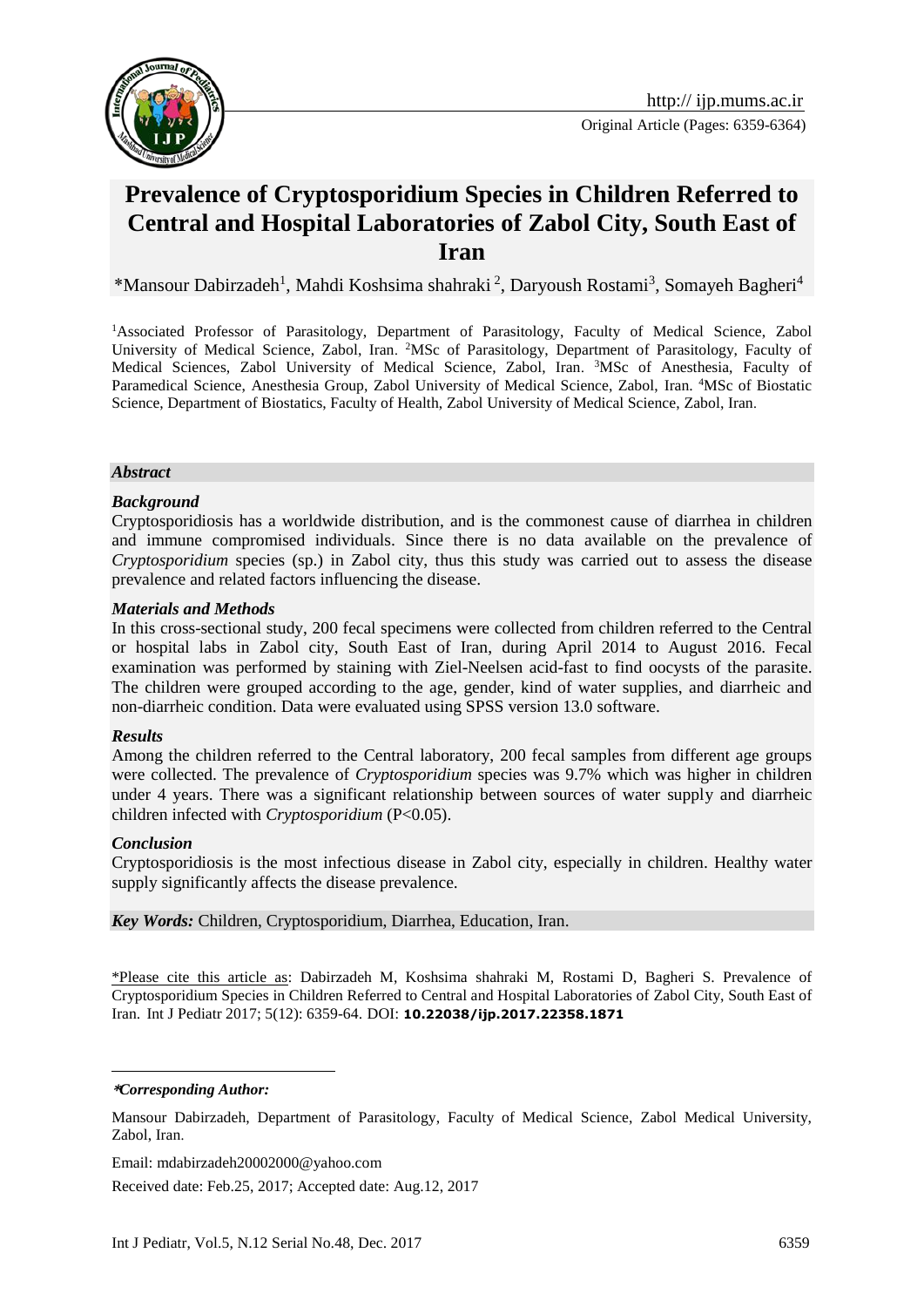# **1- INTRODUCTION**

 Cryptosporidiosis causes a wide range of infections in a vertebrate host including humans (1). This parasite is mainly transmitted by the fecal-oral route (2). Water, food and direct contact are a source of infection (3). *Cryptosporidium* attacks the intestinal cell and respiratory system of vertebrate hosts (4, 5). Cryptosporidiosis can cause a self-limited diarrheal disease, but in compromised patients, it can produce serious and persistent diarrhea, and can also be chronic and potentially serious in immune-compromised patients. In some countries, community outbreaks have been reported to be associated with the consumption of polluted water (5).

In developing countries, the seroprevalence of Cryptosporidiosis is in the range of 25 to 35%, and represent up to 15% of gastrointestinal problems especially in children (6). Infection has been reported in all ages from few months old babies to a 90 year-old person. However, many reports indicate that the prevalence is more in children under 5 years old (5). Many reports from Iran show that the prevalence rate in diarrheic children (Iran) was 1.6% in Bander Abbas, 3.25% in Ramser, 5.2% in Tehran, 5.3% in Hemedan, 7.6% in Tonekabon, 9.2% in Neghadea, 10% in Oromia, 14.2% in Mashhad, and 27.2% in Rudhen and Gagerud . As there is no report on Zabol city, this research was designed to assess the disease prevalence and related factors influencing the disease.

Five species of *Cryptosporidium* including *C. hominis* (previously known as *C. parvum* human genotype), *C. parvum* (bovine genotype), *C. meleagridis*, *C. canis*, and *C. felis* have been found to be responsible for most human infections (7).

# **2- MATERIALS AND METHODS**

# **2-1. Study design and population**

 In this descriptive study which carried out from April 2014 to August 2016, fecal samples were collected from children referred to Central or hospital labs in Zabol city, Sistan, and Blugestan provinces, South East of Iran. Also, with 5% significant level, 3% error rate and 4.7% prevalence rate (8), the sample size was estimated as 192, but for more confidence, a sample size of 200 was taken. Zabol is the capital of Zabol County, Sistan and Baluchestan provinces in South East of Iran. Zabol lies on the border with Afghanistan and was referred to as Sistan until the late 1920s. The climate of the area is: 28 °C temperature, 42 km/h NW wind, and 25% humidity. Zabol is located near Lake Hamun and Hirmand River which irrigates the region. Lake Hamun is a seasonal lake that is often dry. The Zabol area is well-known for its "120-day wind", a highly persistent dust storm in the summer which blows from North to South (8).

# **2-2. Methods**

The information of participants including age, gender, level of education of parent, kind of water supply, diarrheic or notdiarrheic condition were obtained using a questionnaire. Fecal samples were kept in 10% formalin for further procedures and was kept frozen (at -22°C) until required. Stool smear was prepared by formalinether sedimentation, Sheather's sugar procedure and stained with modified acid fast and examined (7).

# **2-3. Measuring tools**

In systemic random sampling, the samples were taken using a randomized table in clusters. In this study, a researcher-made questionnaire was used; for face and content validity, the questionnaire was administered to parasitologists and their recommendations were implemented. The questionnaire was delivered to 20 patients and using Cronbach's alpha coefficient,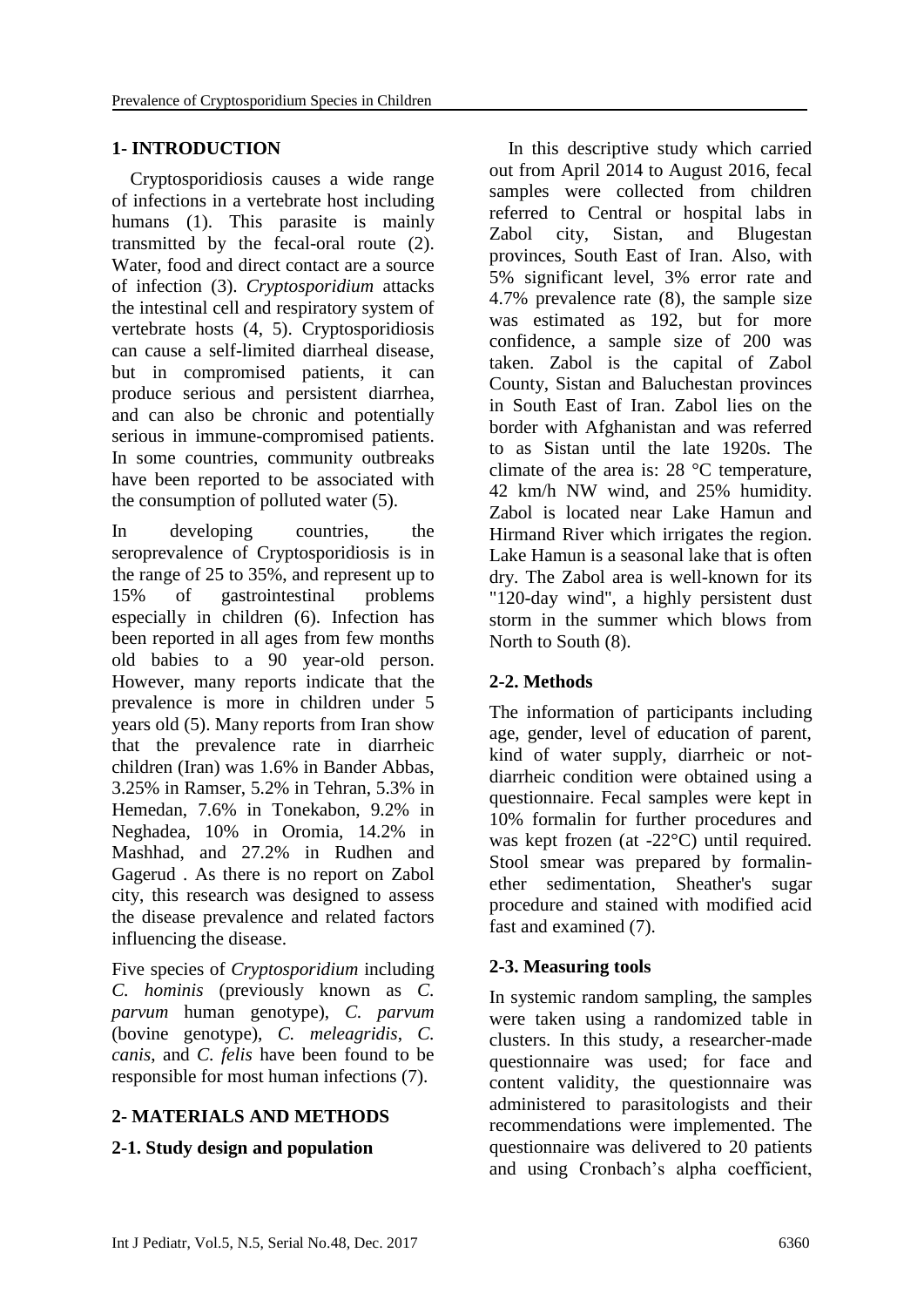the internal reliability (85%) was confirmed.

#### **2-4. Laboratory measurements**

The stool samples were collected in clean and labeled boxes and examined upon reception for consistency and concentration. The samples were then mixed with 10% formalin and kept in the refrigerator for further procedures. After smear preparation, fixing with methylalcohol was done. All samples were stained with Modified Ziehl-Neelsen.

### **2-5**. **Ethical consideration**

Informed consent was taken from all participants and the study was approved by the Ethics Committee of the University.

#### **2-6. Data Analysis**

Data analysis was conducted with the SPSS version 13.0 software using Chisquare and or/Fisher exact test. A p-value of less than 0.05 was considered as significant.

#### **3- RESULTS**

 From the 200 samples examined over a period of six months, positive oocyst specimen was detected in 18 samples and prevalence was 9.7%. For prevalence by gender, the results showed that from 200 samples, 106 (52%) children are female while others (47%) are male. There was no significant relationship between parasite rate and gender, using the Chi-square test (p>0.05) (**Table.1**). The prevalence of *Cryptosporidium* oocyst showed that the highest infection was recorded in children under 4-year of age (**Table.1**). Also, Chisquare test showed that there is a significant relationship between age and parasite prevalence  $(p=0.01)$ .

In correlation with kinds of water supplies, there was a significant relationship between children who consumed untreated pipe-borne drinking or recreational water and those who used purified water from bottle or used treated pipe drinking water in the villages around the city with purified water system  $(p \langle 0.05 \rangle)$  (**Table.2**). In children who have diarrhea and nondiarrhea, there was a significant relationship between infected and diarrheic children (p<0.05) (**Table.3**).

Children who were not breast-fed were significantly more commonly infected (83.3%). Although some of them have both Cryptosporidium spp. and Giardia lamblia, but there was no relationship between the two infections (*p*>0.05). In relation to the severity of cryptosporidiosis, children who were breast fed, only two children (1.4 %) had a slight infection (**Table.4**).

| Gender            | Positive number | Negative number |
|-------------------|-----------------|-----------------|
| Female            | 11(10.4)        | 95(89.6)        |
| Male              | 7(7.4)          | 87(92.6)        |
|                   |                 |                 |
| Age group, (year) | Positive number | Negative number |
| 0-4               | 16(8%)          | 105(52.5)       |

**Table-1**: The prevalence of *Cryptosporidium* spp. infection in participants (by gender and age group)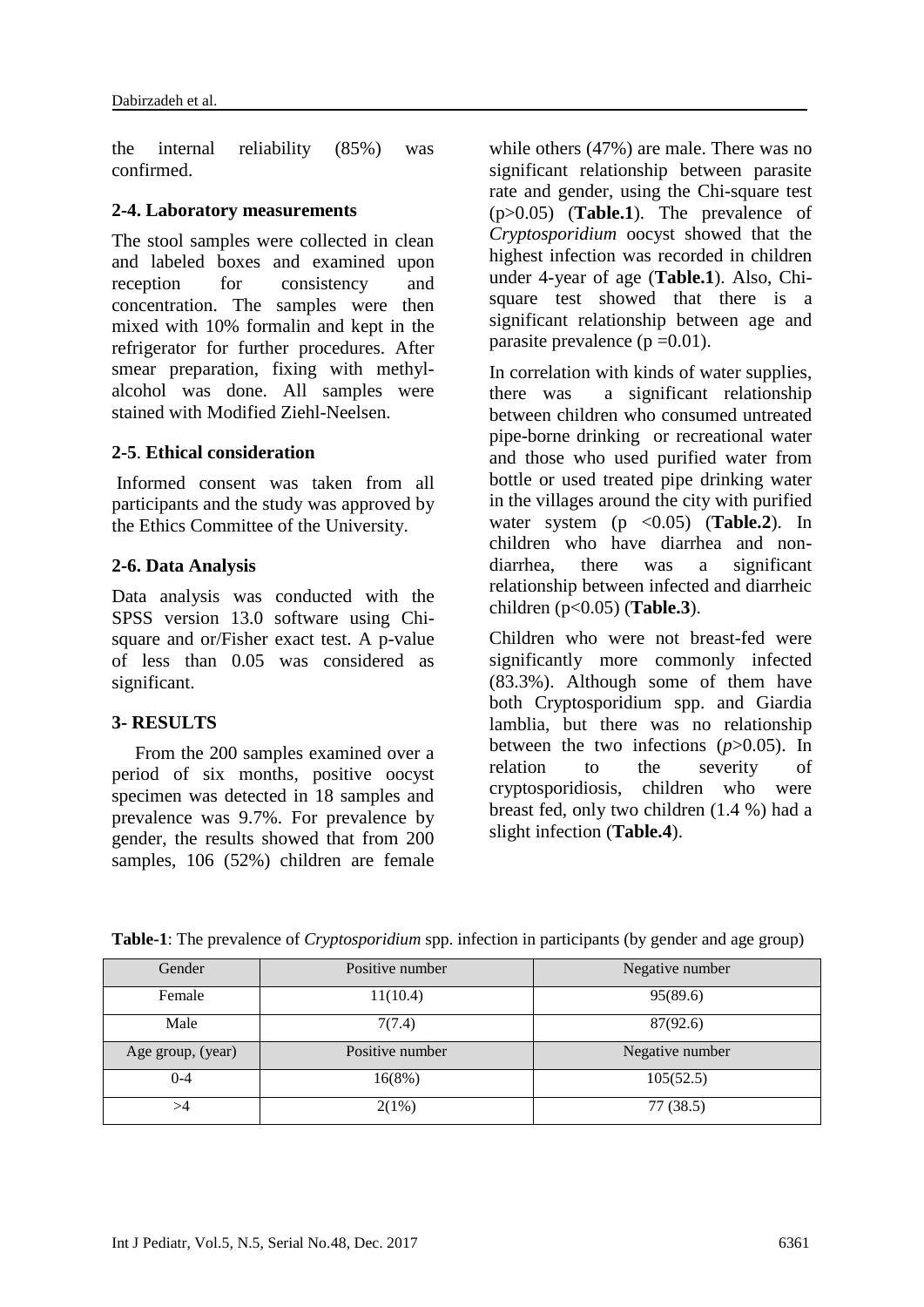**Table-2:** The prevalence of *Cryptosporidium sp*. infection in the participants (related to kinds of water supplies)

| Water supplies                  | Cryptosporidium      |                      | P-value |
|---------------------------------|----------------------|----------------------|---------|
|                                 | Positive, $n$ $(\%)$ | Negative, $n$ $(\%)$ |         |
| Water supplies other than pipe  | 16(14.5%)            | 94(85.5%)            |         |
| Pipe water supplies             | $2(3.3\%)$           | 58(96.7%)            |         |
| Mineral water or/filtered water |                      | $30(100\%)$          | 0.009   |

**Table-3:** The prevalence of *Cryptosporidium spp.* infection in the participants (related to diarrheic and non-diarrheic condition)

|                  | Cryptosporidium      |                      | P-value |  |
|------------------|----------------------|----------------------|---------|--|
| Variables        | Positive, $n$ $(\%)$ | Negative, $n$ $(\%)$ |         |  |
| With diarrhea    | ، d                  | 50                   | 0.000   |  |
| Without diarrhea |                      | 132                  |         |  |

**Table-4:** The severity of Cryptosporidiosis in the participants (in relation to breastfeeding)

| Mother milk<br>condition/Cryptosporidiosis | Slight infection,<br>Number $(\%)$ | Moderate infection,<br>Number $(\%)$ | Sever infection,<br>$n$ (%) | Summation,<br>Number $(\%)$ |
|--------------------------------------------|------------------------------------|--------------------------------------|-----------------------------|-----------------------------|
| Mother- milk used                          |                                    |                                      |                             |                             |
| No mother- milk used                       |                                    |                                      |                             |                             |

#### **4- DISCUSSION**

 It is very difficult to determine the prevalence rate of cryptosporidiosis, since there are no data available from many countries. In one estimate, the prevalence of *Cryptosporidium* in patients with gastroenteritis was 1-4% in Europe and North America, and 3-20% in Africa, Asia, Australia, and South and Central America (9). Laberge et al. estimated that the prevalence rates of *Cryptosporidium spp.*were 1- 3% in industrialized countries, and up to 10% in developing countries (based on oocyst excretion) (10). Cryptosporidiosis exists in more than 106 countries in the world (10). At current study, the prevalence rate of *Cryptosporidium spp.*, in children was 9.75%. The majority of infection appeared to be correlated with water consumption. Many studies have emphasized that

*Cryptosporidium spp*. is occasionally found in untreated water (2). Results of present study showed that children who used treated or purified water, the infection rate of *Cryptosporidium* was zero as the majority of infection was seen in children who used unsafe (untreated) water. In this study, children were randomly selected and two presented with no diarrheic and gastrointestinal signs. Thus there was a significant association between diarrhea occurrence and *Cryptosporidium* spp. infection  $(P \le 0.05)$ . Results also showed that mineral water and pipe water are moderately good, but water supplies other than pipe is not suitable. The high prevalence of one subtype of *Cryptosporidium* in calves and the frequent detection of this subtype in humans suggests that parasite fitness probably plays an important role in the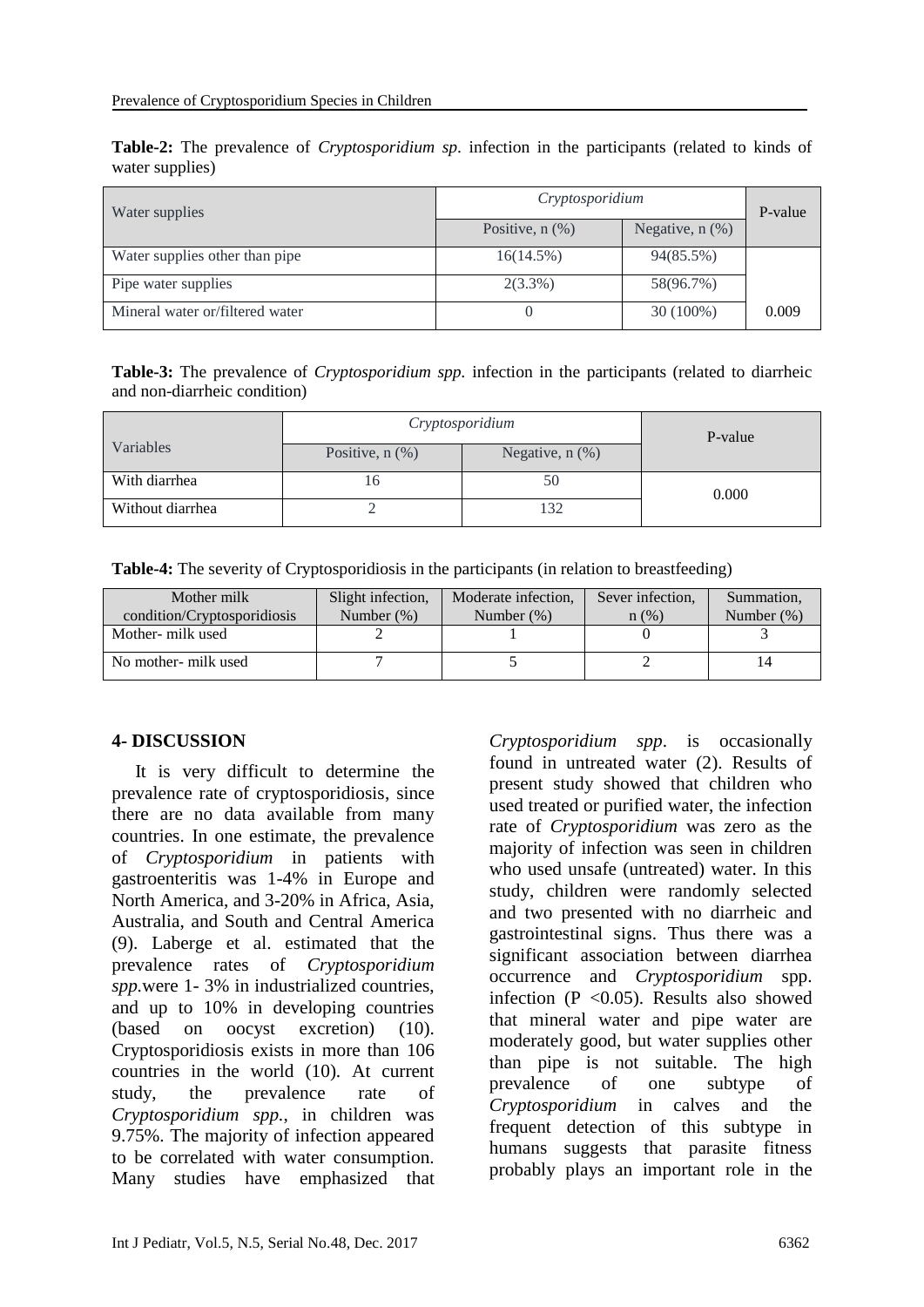transmission of cryptosporidiosis among cattle and in zoonotic infections (10). The vast majority of human cryptosporidiosis is mainly caused by two species, *C. parvum,* and *C. hominis,* but some other species of this parasite can infect humans too; *C. parvum* is more prevalent in rural or agricultural regions, probably as a result of zoonotic transmission (11, 12). Since Zabol is a cow breeding region, the study predicts a high probability of *C. parvum* species infection. This study reports a prevalence rate higher than in Zahedan and Gonbad-e Kavoos and Isfahan cities with prevalence rates of 4.7%, 4.9%, and 4.6%, respectively (5, 13, and 14). In Bandar, Abbas Pediatric Hospital, Southeastern Iran, the prevalence rate of *Cryptosporidium* infection was 7% (13).

One study (15) emphasized that the infection rate of *Cryptosporidium spp.* in children less than 1 year is the least whereas Pal et al. (16) emphasized that infection rate in children between 0-6 months old is more than in other groups (5). With regards to the prevalence of Toxoplasma antibodies in Ahwaz, the seropositive rate was lowest in new-born and children under 6 months of age and highest in persons 14-19 years old (15). In the present study, the most diarrheic children were under 4 year-old which is similar to previous study (15) that reported in Ahwaz city, only 3 cases were less than six months of age. Conversely, in the study of Tahira (India), the highest prevalence of *Cryptosporidium spp.* was found in the age group of 2– 4 years (18.36%) (17).

In our study, it was detected that breast-fed infants were less susceptible to infection. Interestingly, this study identified a smaller percentage of asymptomatic infections. Some researchers confirmed that the effect of asymptomatic cryptosporidiosis was less severe in these children, but they also gained less weight than the controls (18). The epidemiology of this parasite is uncertain in many parts

of the world, including Iran and more studies are needed to establish a relationship with the prevalence and control, especially in microhabitat without any systemic water treatment.

# **4-1. Limitations of the study**

Some children and infants were not accessible due to migration or expatriation and some information had to be dismissed.

# **5- CONCLUSION**

 The present study is the first record of Cryptosporidiosis among children in Zabol city, in South East of Iran. It clearly demonstrated a high prevalence rate of Cryptosporidiosis among children of less than 4-year old in this region. More caution should be shown, especially in water consumption which is one of the most important sources of disease.

# **6- CONFLICT OF INTEREST:** None.

# **7- REFERENCES**

1. Certad G, Dupouy-Camet J, Gantois N, Hammouma-Ghelboun O, Pottier M, Guyot K, et al. Identification of *Cryptosporidium* Species in Fish from Lake Geneva (Lac Léman) in France. PloS one. 2015; 10(7):e0133047.

2. Dennehy PH. Viral gastroenteritis in children. The Pediatric infectious disease journal. 2011;30(1):63-4.

3. Wright SG. Protozoan infections of the gastrointestinal tract. Infectious disease clinics of North America. 2012;26(2):323-39.

4. Desai NT, Sarkar R, Kang G. Cryptosporidiosis: an under-recognized public health problem. group (P< 005). 2012;17:43.

5. Dabirzadeh M, Baghaei M, Bokaeyan M, Goodarzei M. Study of Cryptosporidium in children below five years of age with diarrhea in referring Ali-Asghar Pediatric Hospital of Zahedan. Journal of Gorgan University of Medical Sciences. 2003;5(1):54-9.

6. Al-Shamiri A, Al-Zubairy A, Al-Mamari R. The prevalence of Cryptosporidium